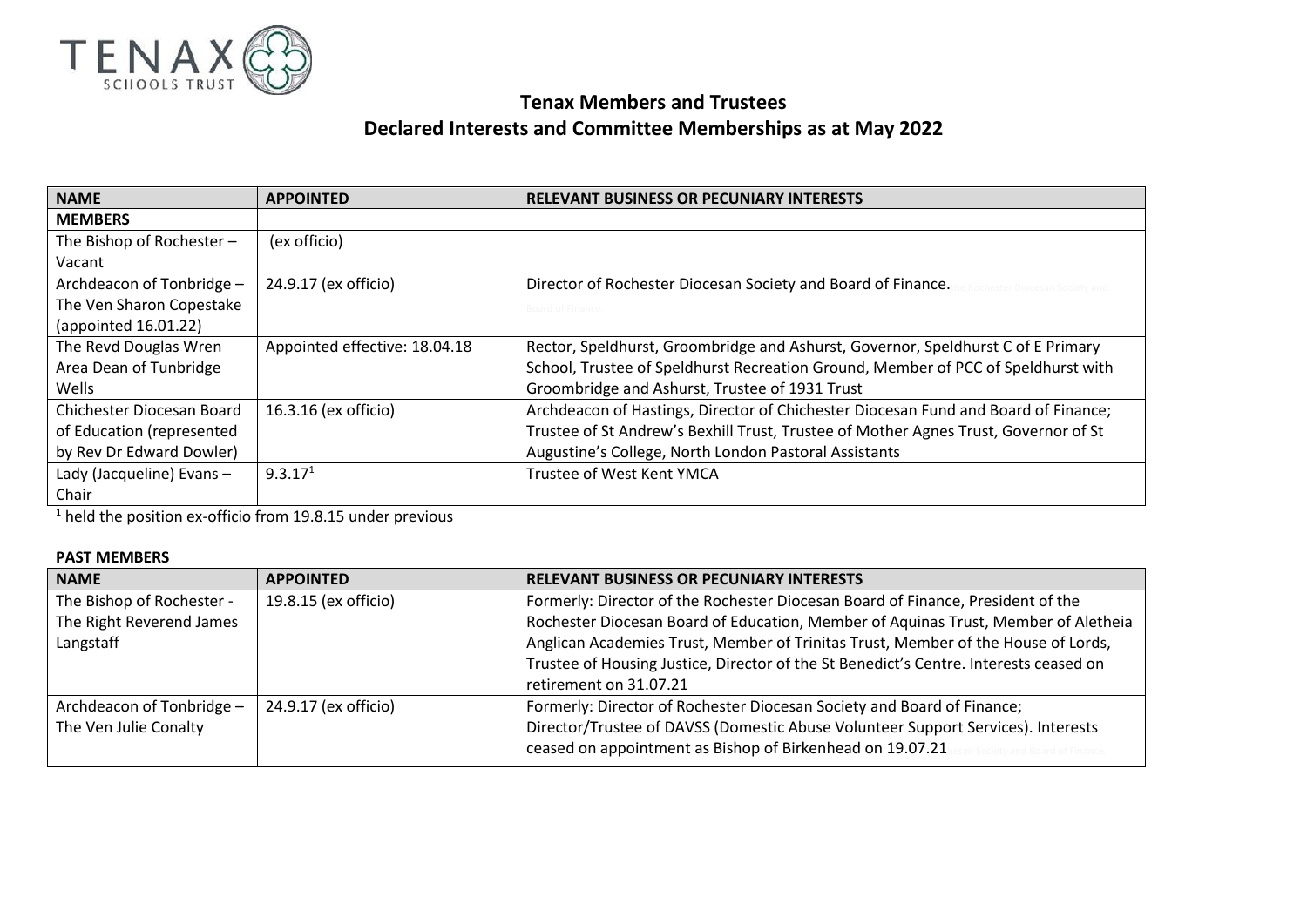| <b>TRUSTEES</b>   | <b>APPOINTED</b>    | <b>RELEVANT BUSINESS OR PECUNIARY INTERESTS</b>                                                                                 | <b>COMMITTEE</b>                 | <b>NOTES</b>             |
|-------------------|---------------------|---------------------------------------------------------------------------------------------------------------------------------|----------------------------------|--------------------------|
| Lady (Jacqueline) | 19.8.19-            | Trustee of West Kent YMCA, Director, Rivelin Commercial Limited                                                                 | Education, Audit, Pay & HR       |                          |
| Evans Chair       | 18.8.23             |                                                                                                                                 |                                  |                          |
| Mr David Ralph    | 19.8.19-            | Trustee of Bennett Memorial School Charity, Trustee of Spring                                                                   | Finance, Audit & Risk (Chair),   |                          |
| Vice Chair        | 18.8.23             | Harvest Holidays Trust Fund, Charity Independent Examiner,                                                                      | Pay and HR, Teacher Training     |                          |
|                   |                     | Ministry Development Reviewer for Bishop of Rochester                                                                           | & Development Cttee              |                          |
| Mr Ian Bauckham   | 9.3.17 <sup>1</sup> | CEO Tenax Schools Trust, Director at Tenax Schools Trust; Ofqual                                                                | <b>Attends Board Meetings as</b> | $1$ held the position    |
| (CEO)             |                     | (Chair); Sabre Education Limited (Education development charity                                                                 | CEO                              | ex-officio from          |
|                   |                     | (Africa) (Trustee)); Oak National Academy Project Board (Chair)                                                                 |                                  | 19.8.15 under            |
|                   |                     |                                                                                                                                 |                                  | previous Articles of     |
|                   |                     |                                                                                                                                 |                                  | Association              |
| Mr Matthew        | $9.2.21 -$          | Employee, Lloyds Banking Group                                                                                                  | Finance, Audit & Risk, Pay &     |                          |
| Bedford           | 8.2.25              |                                                                                                                                 | HR (Chair)                       |                          |
| Mr Trevor Cristin | $10.1.19 -$         | Director of Education for Diocese of Chichester, Trustee DCAT                                                                   | <b>Education Committee</b>       |                          |
|                   | 9.1.23              | (academy trust within the Diocese of Chichester), Trustee DOCET,<br>Representative of DOCET, which is a Corporate Member of the |                                  |                          |
|                   |                     | Bishop Luffa Learning Partnership, Director, Hurst Education Trust,                                                             |                                  |                          |
|                   |                     | member National Association of Headteachers, PCC member, Bishop                                                                 |                                  |                          |
|                   |                     | Hannington Church, Hove, Trustee, Bishop Hannington Christian                                                                   |                                  |                          |
|                   |                     | Workers Trust; Trustee, Bishop Otter Academy Trust                                                                              |                                  |                          |
| Mr Simon Curtis   | 20.03.22-           | St John's, Tunbridge Wells PCC, Thomas Pocklington Trust <sup>2</sup> ; Bennett                                                 | LGB Bennett Memorial,            | <sup>2</sup> Retired and |
|                   | 19.03.26            | School Charity - Chair of Trustees; Tunbridge Wells Street Pastors -                                                            | <b>Education Committee</b>       | appointed Trustee        |
|                   |                     | Trustee and Treasurer, Trustee of The Powell Family Trust and The                                                               |                                  | 21.09.21                 |
|                   |                     | Powell Family Foundation, Director West End Securities Limited,                                                                 |                                  |                          |
|                   |                     | Director WJR Properties Limited                                                                                                 |                                  |                          |
| Mr David          | 19.8.19-            | Employee of Kent County Council; Visiting Fellow Localis think tank,                                                            | Finance, Audit & Risk,           |                          |
| Godfrey           | 18.8.23             | Thames Estuary Growth Board (consultancy); Member of the PCC of                                                                 | Teacher Training &               |                          |
|                   |                     | St Michael and All Angels, Offham                                                                                               | Development Cttee (Chair)        |                          |
| Ms Gillian Lloyd  | 28.11.19-           | Lecturer, University of Kent, shareholder of Ian Lloyd Associates                                                               | Teacher Training &               |                          |
| (Hargreaves)      | 27.11.23            | Limited (spouse's company)                                                                                                      | Development Cttee                |                          |
| Ms Cherie         | 19.8.19-            | Paddock Wood Deanery Synod (Church of England), Ex-Officio                                                                      | Education (Chair), Pay & HR      |                          |
| Sargent           | 18.8.23             | member of PCC, All Saints, Brenchley, Volunteer with Girlguiding                                                                |                                  |                          |

Clerk to the Board of Trustees: Mrs Maria Campbell